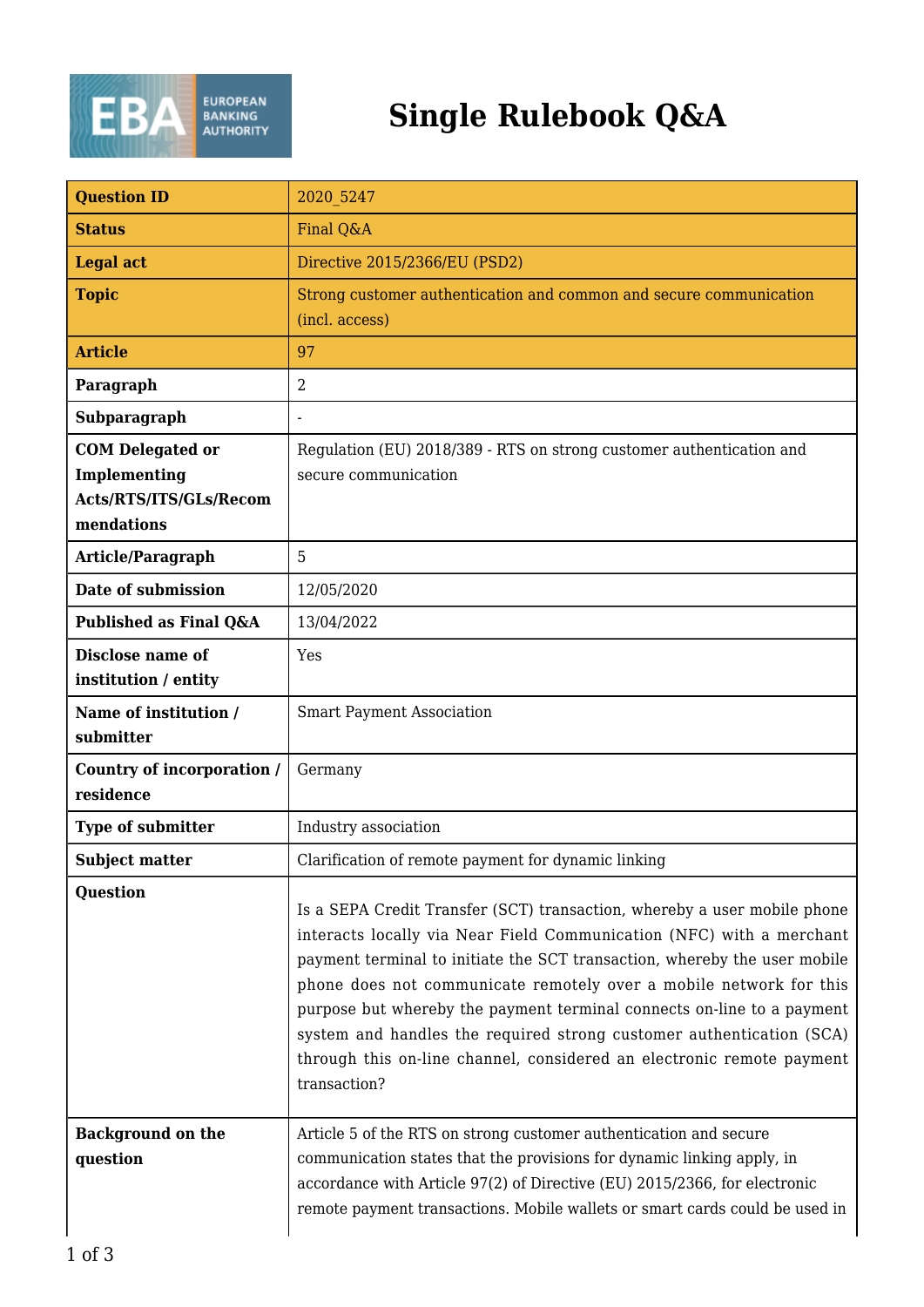|                     | store, at a point of sale terminal, to initiate instant payments without,<br>similarly to today's card based payments, requiring a redirection for SCA:<br>The mobile wallet or payment card would be provisioned with Account<br>Servicing Payment Service Provider (ASPSP) keys for the purpose of<br>cryptogram calculation and be capable of verifying the Payment Service User<br>(PSU) by means of a PIN or biometric modality. The cryptogram would be<br>passed to the terminal locally via NFC and sent by the terminal to the ASPSP<br>via a Payment Initiation Service Provider (PISP). It is interesting to<br>understand if the cryptogram calculated by the device should be dynamically<br>linked to transaction amount and payee identifier. The EMV standard that<br>could be used for this purpose currently only provides for the signing of the<br>transaction amount. |
|---------------------|--------------------------------------------------------------------------------------------------------------------------------------------------------------------------------------------------------------------------------------------------------------------------------------------------------------------------------------------------------------------------------------------------------------------------------------------------------------------------------------------------------------------------------------------------------------------------------------------------------------------------------------------------------------------------------------------------------------------------------------------------------------------------------------------------------------------------------------------------------------------------------------------|
| <b>Final answer</b> | Article 4(24) of Directive 2015/2366/EU (PSD2) defines 'credit transfer' as 'a                                                                                                                                                                                                                                                                                                                                                                                                                                                                                                                                                                                                                                                                                                                                                                                                             |
|                     | payment service for crediting a payee's payment account with a payment<br>transaction or a series of payment transactions from a payer's payment<br>account by the payment service provider which holds the payer's payment<br>account, based on an instruction given by the payer'.<br>Given that the credit transfers are by definition payer-initiated electronic<br>payments, strong customer authentication (SCA) applies, in accordance with<br>Article 97(1), point (b), PSD2.<br>Article 97(2) PSD2 states that dynamic linking - in accordance with Article 5<br>of Commission Delegated Regulation (EU) 2018/389 (RTS on SCA and CSC) -<br>applies to electronic remote payment transactions.                                                                                                                                                                                    |
|                     | Article 4(6) PSD2 defines remote payment transactions as "a payment<br>transaction initiated via internet or through a device that can be used for<br>distance communication".                                                                                                                                                                                                                                                                                                                                                                                                                                                                                                                                                                                                                                                                                                             |
|                     | In the case described by the submitter, it seems that the payer would initiate<br>a credit transfer at a point of sale terminal (POS terminal) with contactless<br>functionality (e.g. near field communication technology) within the premises<br>of the merchant. Such a transaction should therefore be considered 50 as a<br>proximity payment which would not require the application of the dynamic<br>linking requirements under Article 97(2) PSD2.                                                                                                                                                                                                                                                                                                                                                                                                                                |
|                     | By contrast, $Q\&A 5367$ provides further details on the application of the<br>dynamic linking requirements to mobile initiated credit transfers initiated at<br>a PoS with the authentication of the payer being carried out via the internet.<br>Disclaimer:                                                                                                                                                                                                                                                                                                                                                                                                                                                                                                                                                                                                                             |
|                     | The answers clarify provisions already contained in the applicable<br>legislation. They do not extend in any way the rights and obligations deriving<br>from such legislation nor do they introduce any additional requirements for<br>the concerned operators and competent authorities. The answers are merely<br>intended to assist natural or legal persons, including competent authorities<br>and Union institutions and bodies in clarifying the application or<br>implementation of the relevant legal provisions. Only the Court of Justice of                                                                                                                                                                                                                                                                                                                                    |